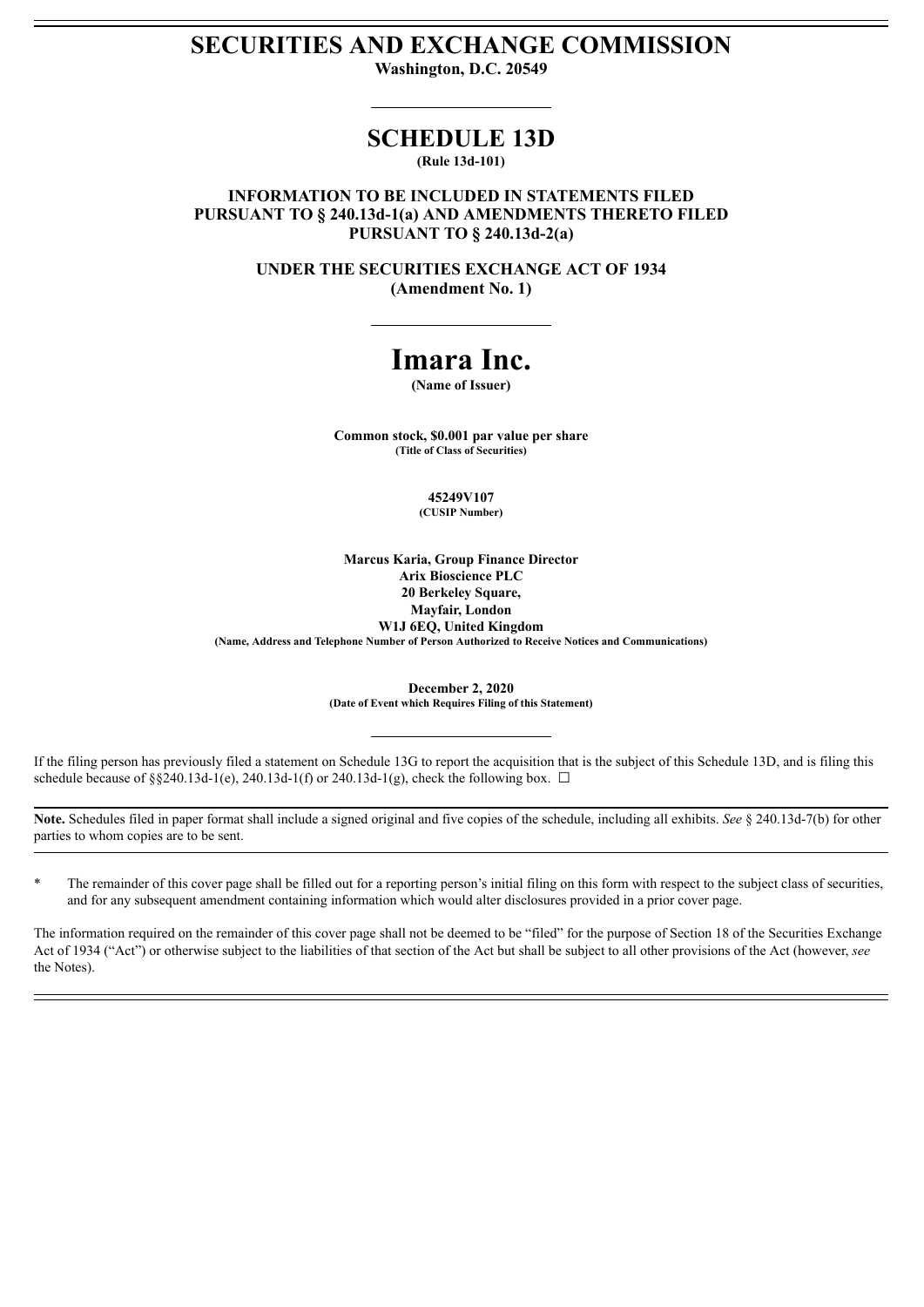### **SCHEDULE 13D**

#### **CUSIP No. 45249V107**

| 1               | NAMES OF REPORTING PERSONS                                                                 |        |                                                                                     |  |  |  |
|-----------------|--------------------------------------------------------------------------------------------|--------|-------------------------------------------------------------------------------------|--|--|--|
|                 |                                                                                            |        |                                                                                     |  |  |  |
| $\overline{2}$  | Arix Bioscience Plc<br>CHECK THE APPROPRIATE BOX IF A MEMBER OF A GROUP (See Instructions) |        |                                                                                     |  |  |  |
|                 | (a) $\Box$<br>(b) $\Box$                                                                   |        |                                                                                     |  |  |  |
|                 |                                                                                            |        |                                                                                     |  |  |  |
| $\mathfrak{Z}$  | <b>SEC USE ONLY</b>                                                                        |        |                                                                                     |  |  |  |
| $\overline{4}$  |                                                                                            |        |                                                                                     |  |  |  |
|                 | SOURCE OF FUNDS (See Instructions)                                                         |        |                                                                                     |  |  |  |
|                 | OO                                                                                         |        |                                                                                     |  |  |  |
| 5               |                                                                                            |        | CHECK IF DISCLOSURE OF LEGAL PROCEEDINGS IS REQUIRED PURSUANT TO ITEMS 2(D) OR 2(E) |  |  |  |
|                 |                                                                                            |        |                                                                                     |  |  |  |
| 6               | $\Box$                                                                                     |        | CITIZENSHIP OR PLACE OF ORGANIZATION                                                |  |  |  |
|                 |                                                                                            |        |                                                                                     |  |  |  |
|                 | United Kingdom                                                                             |        |                                                                                     |  |  |  |
|                 |                                                                                            | $\tau$ | <b>SOLE VOTING POWER</b>                                                            |  |  |  |
|                 | <b>NUMBER OF</b>                                                                           |        | 0(1)                                                                                |  |  |  |
|                 | <b>SHARES</b>                                                                              | 8      | <b>SHARED VOTING POWER</b>                                                          |  |  |  |
|                 | <b>BENEFICIALLY</b>                                                                        |        |                                                                                     |  |  |  |
|                 | <b>OWNED BY</b><br><b>EACH</b>                                                             |        | 1,462,006(1)                                                                        |  |  |  |
|                 | <b>REPORTING</b>                                                                           | 9      | <b>SOLE DISPOSITIVE POWER</b>                                                       |  |  |  |
|                 | <b>PERSON</b>                                                                              |        | 0(1)                                                                                |  |  |  |
|                 | <b>WITH</b>                                                                                | 10     | <b>SHARED DISPOSITIVE POWER</b>                                                     |  |  |  |
|                 |                                                                                            |        |                                                                                     |  |  |  |
|                 | 1,462,006(1)                                                                               |        |                                                                                     |  |  |  |
| 11              |                                                                                            |        | AGGREGATE AMOUNT BENEFICIALLY OWNED BY EACH REPORTING PERSON                        |  |  |  |
|                 | 1,462,006(1)                                                                               |        |                                                                                     |  |  |  |
| $\overline{12}$ | CHECK IF THE AGGREGATE AMOUNT IN ROW (11) EXCLUDES CERTAIN SHARES (See Instructions)       |        |                                                                                     |  |  |  |
|                 |                                                                                            |        |                                                                                     |  |  |  |
|                 | $\Box$                                                                                     |        |                                                                                     |  |  |  |
| 13              | PERCENT OF CLASS REPRESENTED BY AMOUNT IN ROW (11)                                         |        |                                                                                     |  |  |  |
|                 | $8.4\%$ (2)                                                                                |        |                                                                                     |  |  |  |
| 14              |                                                                                            |        | TYPE OF REPORTING PERSON (See Instructions)                                         |  |  |  |
|                 | HC                                                                                         |        |                                                                                     |  |  |  |
|                 |                                                                                            |        |                                                                                     |  |  |  |

(1) The shares are directly beneficially owned by Arix Bioscience Holdings Limited ("Arix Ltd."). Arix Bioscience Plc ("Arix Plc") is the sole owner and parent of Arix Ltd. and may be deemed to indirectly beneficially own the shares held by Arix Ltd.

(2) This percentage is calculated based on 17,407,441 shares of common stock, par value \$0.001 per share (the "Common Stock") outstanding as of October 30, 2020, as reported by Imara Inc. (the "Issuer" or the "Company") in its Quarterly Report on Form 10-Q for the quarter ended September 30, 2020, filed with the Securities and Exchange Commission on November 5, 2020 (the "Form 10-Q").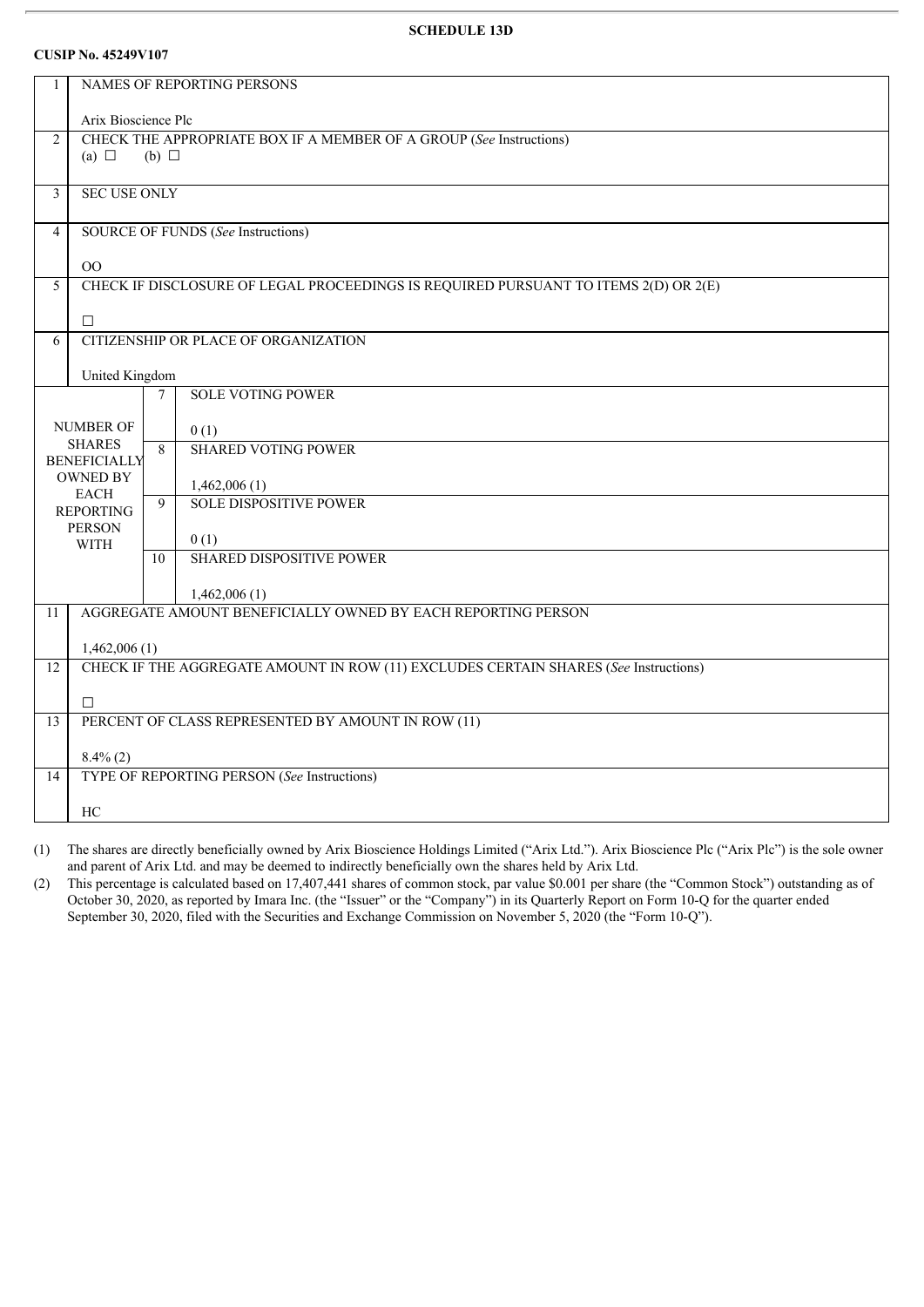### **SCHEDULE 13D**

## **CUSIP No. 45249V107**

| $\mathbf{1}$            | NAMES OF REPORTING PERSONS                                                   |    |                                                                                      |  |  |  |
|-------------------------|------------------------------------------------------------------------------|----|--------------------------------------------------------------------------------------|--|--|--|
|                         | Arix Bioscience Holdings Limited                                             |    |                                                                                      |  |  |  |
| $\overline{2}$          | CHECK THE APPROPRIATE BOX IF A MEMBER OF A GROUP (See Instructions)          |    |                                                                                      |  |  |  |
|                         | (a) $\Box$<br>$(b)$ $\square$                                                |    |                                                                                      |  |  |  |
| $\overline{\mathbf{3}}$ | <b>SEC USE ONLY</b>                                                          |    |                                                                                      |  |  |  |
| $\overline{4}$          | SOURCE OF FUNDS (See Instructions)                                           |    |                                                                                      |  |  |  |
|                         | <b>WC</b>                                                                    |    |                                                                                      |  |  |  |
| $\overline{5}$          |                                                                              |    | CHECK IF DISCLOSURE OF LEGAL PROCEEDINGS IS REQUIRED PURSUANT TO ITEMS 2(D) OR 2(E)  |  |  |  |
|                         | $\Box$                                                                       |    |                                                                                      |  |  |  |
| 6                       |                                                                              |    | CITIZENSHIP OR PLACE OF ORGANIZATION                                                 |  |  |  |
|                         |                                                                              |    |                                                                                      |  |  |  |
|                         | United Kingdom                                                               |    | <b>SOLE VOTING POWER</b>                                                             |  |  |  |
|                         | 7                                                                            |    |                                                                                      |  |  |  |
|                         | <b>NUMBER OF</b><br><b>SHARES</b>                                            |    | 0(1)                                                                                 |  |  |  |
|                         | <b>BENEFICIALLY</b>                                                          | 8  | <b>SHARED VOTING POWER</b>                                                           |  |  |  |
|                         | <b>OWNED BY</b>                                                              |    | 1,462,006(1)                                                                         |  |  |  |
|                         | <b>EACH</b><br><b>REPORTING</b>                                              | 9  | <b>SOLE DISPOSITIVE POWER</b>                                                        |  |  |  |
|                         | <b>PERSON</b>                                                                |    | 0(1)                                                                                 |  |  |  |
|                         | <b>WITH</b>                                                                  | 10 | <b>SHARED DISPOSITIVE POWER</b>                                                      |  |  |  |
|                         |                                                                              |    |                                                                                      |  |  |  |
| 11                      | 1,462,006(1)<br>AGGREGATE AMOUNT BENEFICIALLY OWNED BY EACH REPORTING PERSON |    |                                                                                      |  |  |  |
|                         |                                                                              |    |                                                                                      |  |  |  |
| $\overline{12}$         | 1,462,006(1)                                                                 |    | CHECK IF THE AGGREGATE AMOUNT IN ROW (11) EXCLUDES CERTAIN SHARES (See Instructions) |  |  |  |
|                         |                                                                              |    |                                                                                      |  |  |  |
|                         | $\Box$                                                                       |    |                                                                                      |  |  |  |
| 13                      |                                                                              |    | PERCENT OF CLASS REPRESENTED BY AMOUNT IN ROW (11)                                   |  |  |  |
|                         | $8.4\%$ (2)                                                                  |    |                                                                                      |  |  |  |
| 14                      |                                                                              |    | TYPE OF REPORTING PERSON (See Instructions)                                          |  |  |  |
|                         | CO                                                                           |    |                                                                                      |  |  |  |
|                         |                                                                              |    |                                                                                      |  |  |  |

(1) The shares are directly beneficially owned by Arix Ltd. Arix Plc is the sole owner and parent of Arix Ltd. and may be deemed to indirectly beneficially own the shares held by Arix Ltd.

(2) This percentage is calculated based on 17,407,441 shares of Common Stock outstanding as of October 30, 2020 of the Issuer as reported by the Issuer in its Form 10-Q.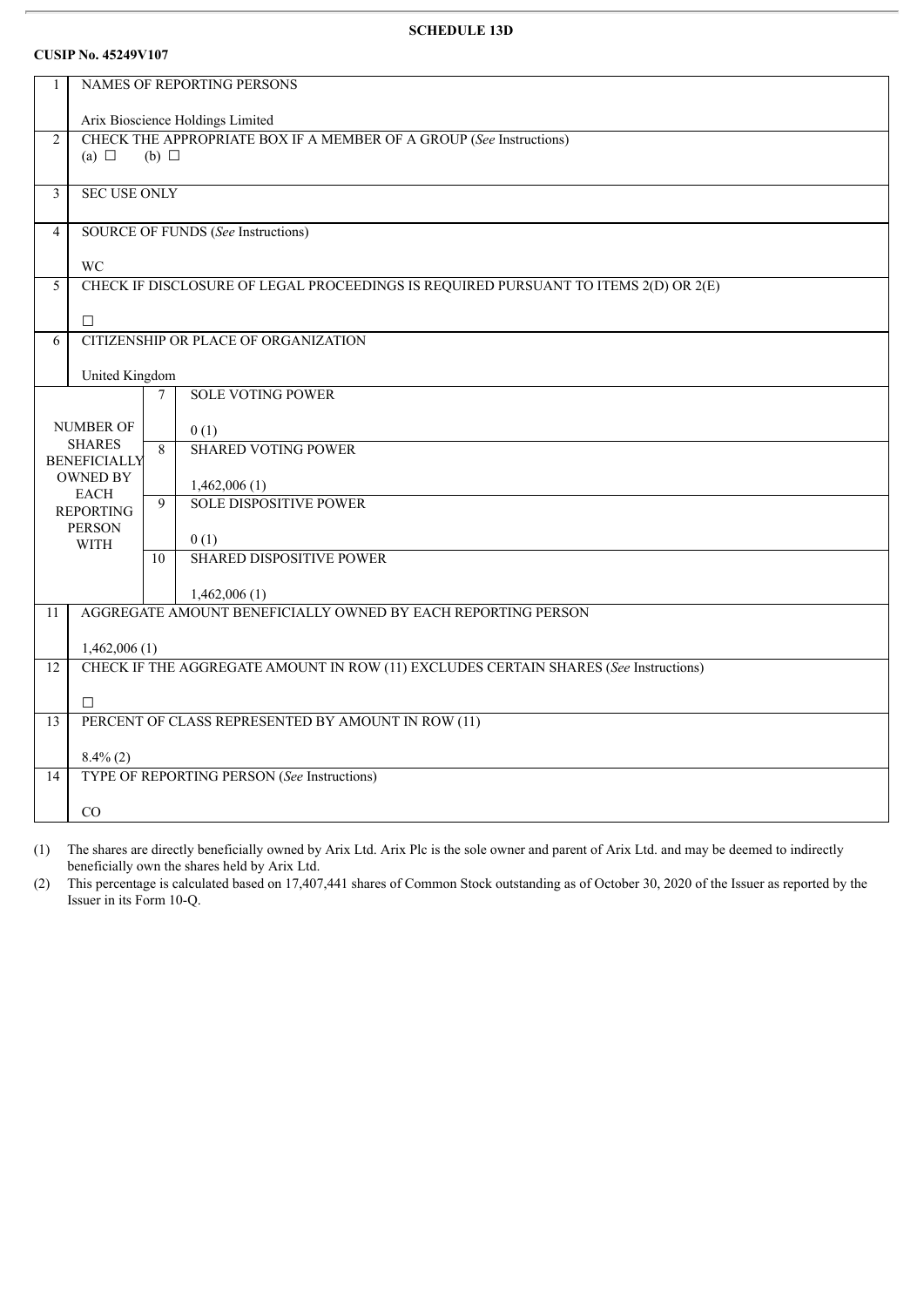This amendment No. 1 (this "Amendment") amends and supplements the Schedule 13D filed with the Securities and Exchange Commission (the "Commission") on March 24, 2020 (the "Original Schedule 13D") by the Reporting Persons relating to the shares of common stock, par value \$0.001 per share (the "Common Stock") of Imara, Inc., a Delaware corporation (the "Issuer").

Information reported in the Original Schedule 13D remains in effect except to the extent that it is amended, restated or superseded by information contained in this Amendment. Capitalized terms used but not defined in this Amendment have the respective meanings set forth in the Original Schedule 13D. All references in the Original Schedule 13D and this Amendment to the "Statement" will be deemed to refer to the Original Schedule 13D as amended and supplemented by this Amendment.

#### **Item 2. Identity and Background**

*Item 2 of the Schedule 13D is hereby amended by amending Item 2(a), (c) and (f) as follows:*

- (a) This Schedule 13D is being filed by the following persons, each of whom is referred to herein as a "Reporting Person" and collectively as the "Reporting Persons":
	- 1. Arix Bioscience Plc ("Arix Plc"); and
	- 2. Arix Bioscience Holdings Limited ("Arix Ltd.")

Schedule A attached hereto sets forth the information required by Instruction C of the instructions to Schedule 13D.

- (c) The principal business of each of the Reporting Persons is the global healthcare and life science business.
- (f) Each of the Reporting Persons is a company formed under the laws of England and Wales.

#### **Item 4. Purpose of Transaction**

*Item 4 of the Schedule 13D is hereby amended to add the following paragraph:*

This Amendment is being filed to update the aggregate percentage of Common Stock of the Issuer owned by the Reporting Person due to sales of the Issuer's Common Stock by the Reporting Persons in multiple transactions between March 16, 2020 and December 3, 2020. Such transactions resulted in a decrease of approximately one percent (1%) in the aggregate percentage ownership reported by the Reporting Persons in the Schedule 13D.

#### **Item 5. Interest in Securities of the Issuer**

Item 5 of the Schedule 13D is hereby amended by adding the following paragraph and by amending Item  $5(a)$ , (b) and (c) as follows:

The information reported below is based on a total of 17,407,441 shares of Common Stock outstanding as of October 30, 2020, as reported by the Issuer in its Quarterly Report on Form 10-Q for the quarter ended September 30, 2020, filed with the Commission on November 5, 2020. This Amendment No. 1 is being filed to update the aggregate percentage of Common Stock of the Issuer owned by the Reporting Persons due to sales of the Issuer's Common Stock by the Reporting Persons in multiple transactions between March 16, 2020 and December 3, 2020. Such transactions resulted in a decrease of one percent (1%) in the aggregate percentage ownership reported by the Reporting Persons in the Schedule 13D.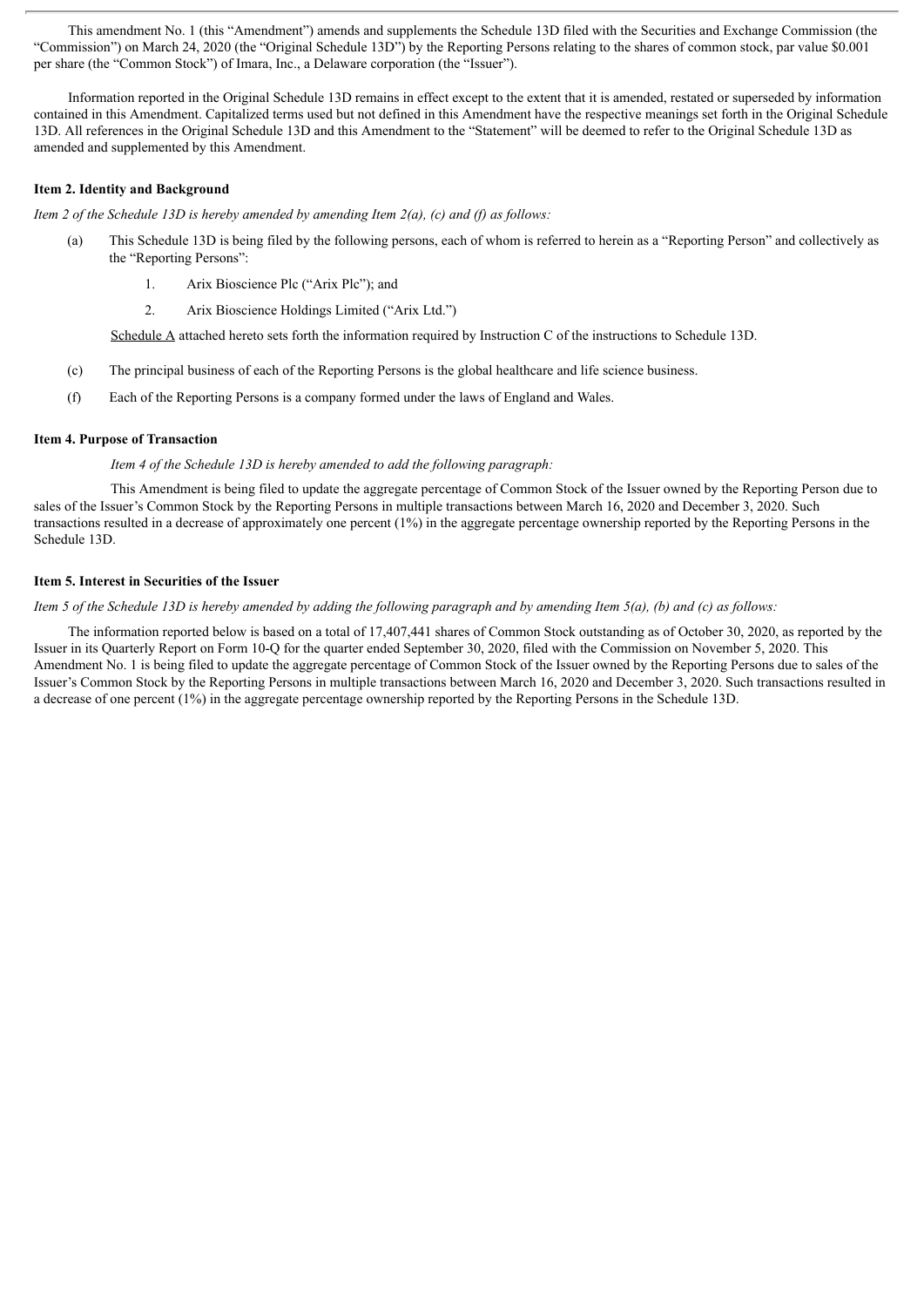- (a) Item 7 through 11 and 13 of each of the cover pages of this Schedule 13D are incorporated herein by reference. Arix Plc specifically disclaims beneficial ownership any securities reported herein that it does not directly own or control, except to the extent of its pecuniary interest therein.
- (b) Item 7 through 11 and 13 of each of the cover pages of this Schedule 13D are incorporated herein by reference.
- (c) During the last 60 days, the Reporting Persons effected the following transactions in the Common Stock:

| Date              | Amount | <b>Price per Share</b> | <b>Type of Transaction</b> |
|-------------------|--------|------------------------|----------------------------|
| November 23, 2020 | 55,088 | 24.6991(1)             | open market sale           |
| November 24, 2020 | 15.510 | 24.3491 (2)            | open market sale           |
| November 25, 2020 | 2.303  | 26.1153(3)             | open market sale           |
| December 2, 2020  | 10.288 | 26.9618(4)             | open market sale           |
| December 3, 2020  | 5,597  | 26.23(5)               | open market sale           |

- (1) The price reported is a weighted average price. These shares of Common Stock were sold in multiple transactions at prices ranging from \$24.78 to \$24.50 inclusive. The Reporting Persons undertake to provide to the Issuer, any security holder of the Issuer or the staff of the Commission, uon request, full information regarding the number of shares of Common Stock sold at each separate price within the ranges set forth in this footnote 1 and footnotes 2, 3, 4 and 5.
- (2) The price reported is a weighted average price. These shares of Common Stock were sold in multiple transactions at prices ranging from \$24.50 to \$24.25, inclusive.
- (3) The price reported is a weighted average price. These shares of Common Stock were sold in multiple transactions at prices ranging from \$26.645 to \$25.50, inclusive.
- (4) The price reported is a weighted average price. These shares of Common Stock were sold in multiple transactions at prices ranging from \$28.00 to \$26.25, inclusive.
- (5) The price reported is a weighted average price. These shares of Common Stock were sold in multiple transactions at prices ranging from \$26.8055 to \$26.00, inclusive.

Except as set forth above, the Reporting Persons have not effected any transaction in the Common Stock of the Issuer during the past 60

#### days.

#### **Item 6. Contracts, Arrangements, Understandings or Relationships with Respect to Securities of the Issuer**

Item 6 of the Schedule 13D is hereby amended to delete in its entirety the section titled "Board Representation." Mark Chin, a member of the Board of Directors of the Issuer, previously served as an Investment Director for Arix Plc, but is no longer employed by Arix Plc or any of its *af iliated entities.*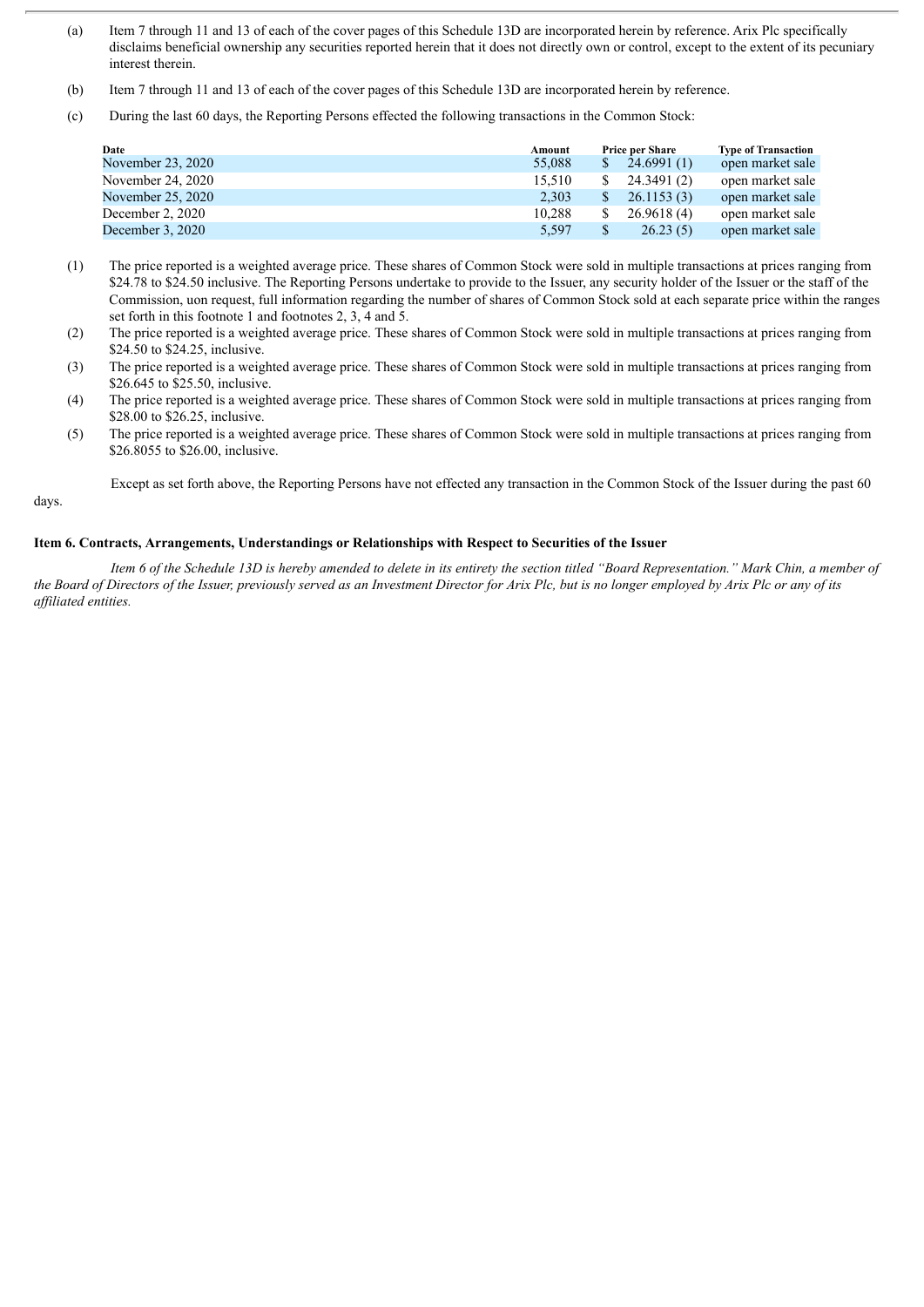After reasonable inquiry and to the best of my knowledge and belief, I certify that the information set forth in this statement is true, complete **and correct.**

December 4, 2020

## **ARIX BIOSCIENCE PLC**

| By: /s/ Marcus Karia          |
|-------------------------------|
| Name: Marcus Karia            |
| Title: Group Finance Director |

#### **ARIX BIOSCIENCE HOLDINGS LTD.**

By: /s/ Marcus Karia

Name: Marcus Karia Title: Group Finance Director